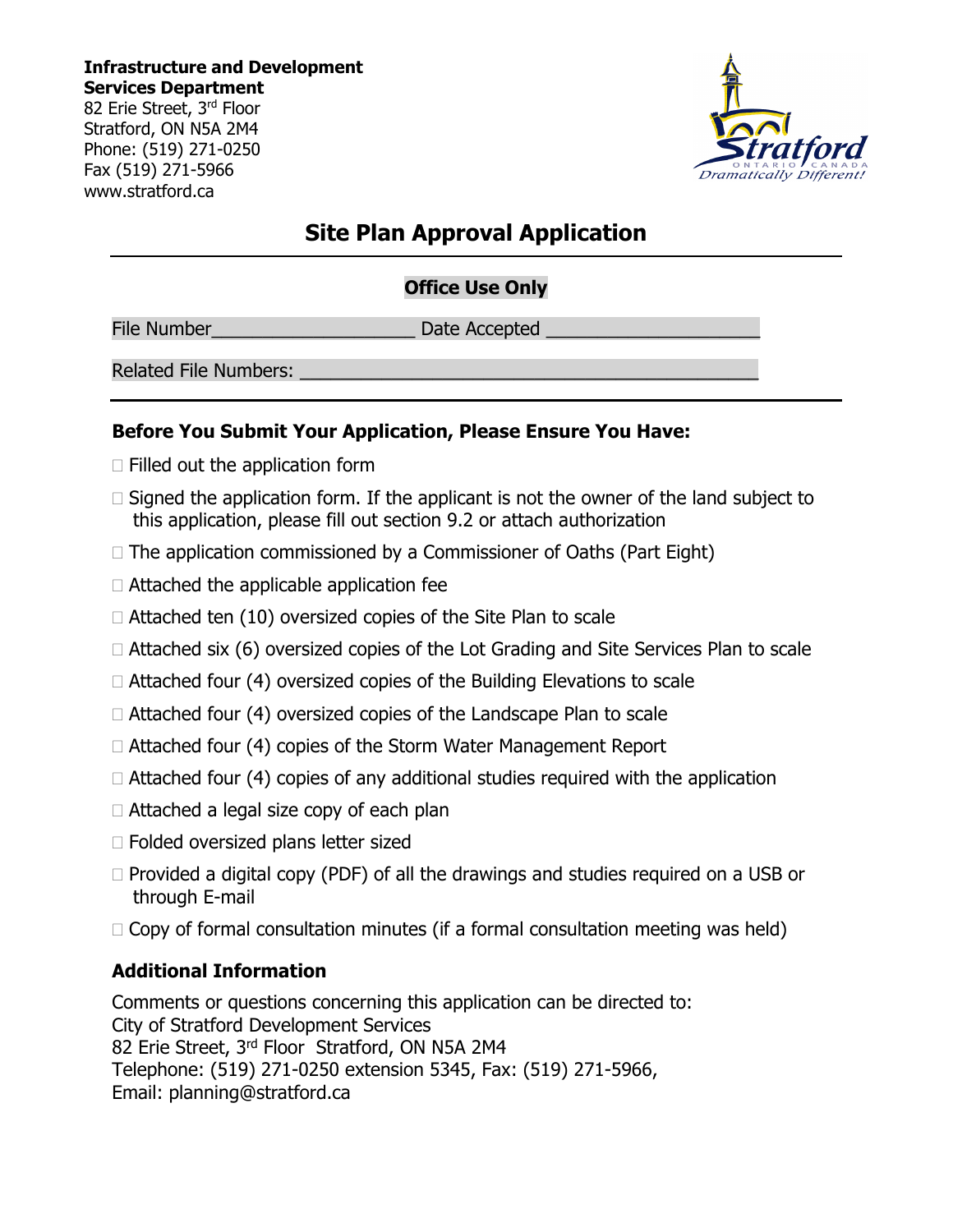# **Part One: General Information**

- $\triangleright$  This Site Plan Application will require a Site Plan Agreement. As the Site Plan Agreement will be registered against title to the lands, the "Registered Owner's Name" must be identical to how title is held. This information must be complete, as all subsequent documentation shall be prepared on the basis of the information provided under Registered Owner's Name.
- $\triangleright$  If the financial securities required by the Agreement, are provided to the City in the form of a Letter of Credit, the name(s) of the Owner/Person/Corporation on the Letter of Credit must be identical to the name(s) of the Owner/Person/Corporation executing the Agreement.
- $\triangleright$  The applicant may be the person acting on behalf of the Registered Owner to obtain Site Plan Approval.
- $\triangleright$  If this application is signed by an applicant on behalf of an owner, the owner's written authorization must accompany the application (See Part Nine: Authorizations).

### **1.1 Registered Owner**

|     | Principal of company (if owner is a company):___________________________________ |  |
|-----|----------------------------------------------------------------------------------|--|
|     |                                                                                  |  |
|     | Postal Code: Phone: 2000 Phone: 2000 Postal Code:                                |  |
|     |                                                                                  |  |
| 1.2 | Applicant (if other than the registered owner)                                   |  |
|     |                                                                                  |  |
|     |                                                                                  |  |
|     |                                                                                  |  |
|     |                                                                                  |  |
|     |                                                                                  |  |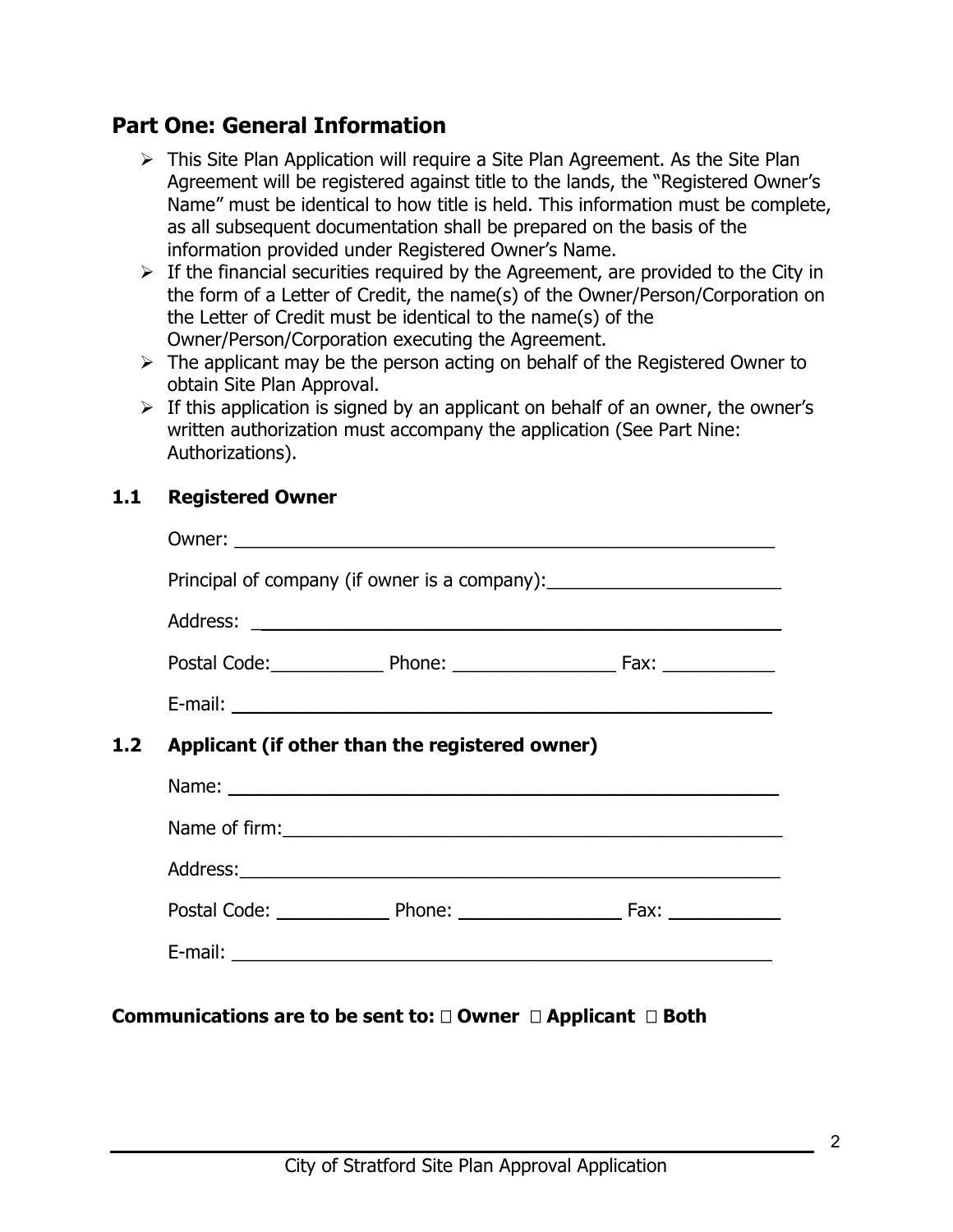#### **1.3 Solicitor(s)**

| Postal Code: The Contract of the Code: | Phone: $\frac{1}{2}$ | Fax: and the state of the state of the state of the state of the state of the state of the state of the state o |
|----------------------------------------|----------------------|-----------------------------------------------------------------------------------------------------------------|
| E-mail:                                |                      |                                                                                                                 |

**Please attach the names & information of any consultants, such as engineers, surveyors, planners, etc., as applicable.** 

#### **1.4 Location of the Subject Land**

| Address:           |               |               |  |
|--------------------|---------------|---------------|--|
| Legal Description: |               |               |  |
| Frontage (m):      | Depth $(m)$ : | Area $(m2)$ : |  |

**1.5 Please identify the names and addresses of the holders of any mortgages, charges or other encumbrances on the subject lands.**

#### **1.6 Formal Consultation**

 $\triangleright$  A formal pre-application consultation meeting is required prior to the submission of each application in most instances.

\_\_\_\_\_\_\_\_\_\_\_\_\_\_\_\_\_\_\_\_\_\_\_\_\_\_\_\_\_\_\_\_\_\_\_\_\_\_\_\_\_\_\_\_\_\_\_\_\_\_\_\_\_\_\_\_\_\_\_\_\_\_\_\_\_

\_\_\_\_\_\_\_\_\_\_\_\_\_\_\_\_\_\_\_\_\_\_\_\_\_\_\_\_\_\_\_\_\_\_\_\_\_\_\_\_\_\_\_\_\_\_\_\_\_\_\_\_\_\_\_\_\_\_\_\_\_\_\_\_\_

 $\triangleright$  Please submit a copy of the meeting minutes with the application if a formal consultation meeting was held.

Have you attended a formal consultation meeting?  $\Box$  Yes  $\Box$  No

| Please indicate the date of the formal consultation meeting: |                         |  |
|--------------------------------------------------------------|-------------------------|--|
|                                                              | $_{\rm -}$ (mm/dd/yyyy) |  |

#### **1.7 Application Type**

 $\Box$  New Site Plan  $\Box$  Site Plan Amendment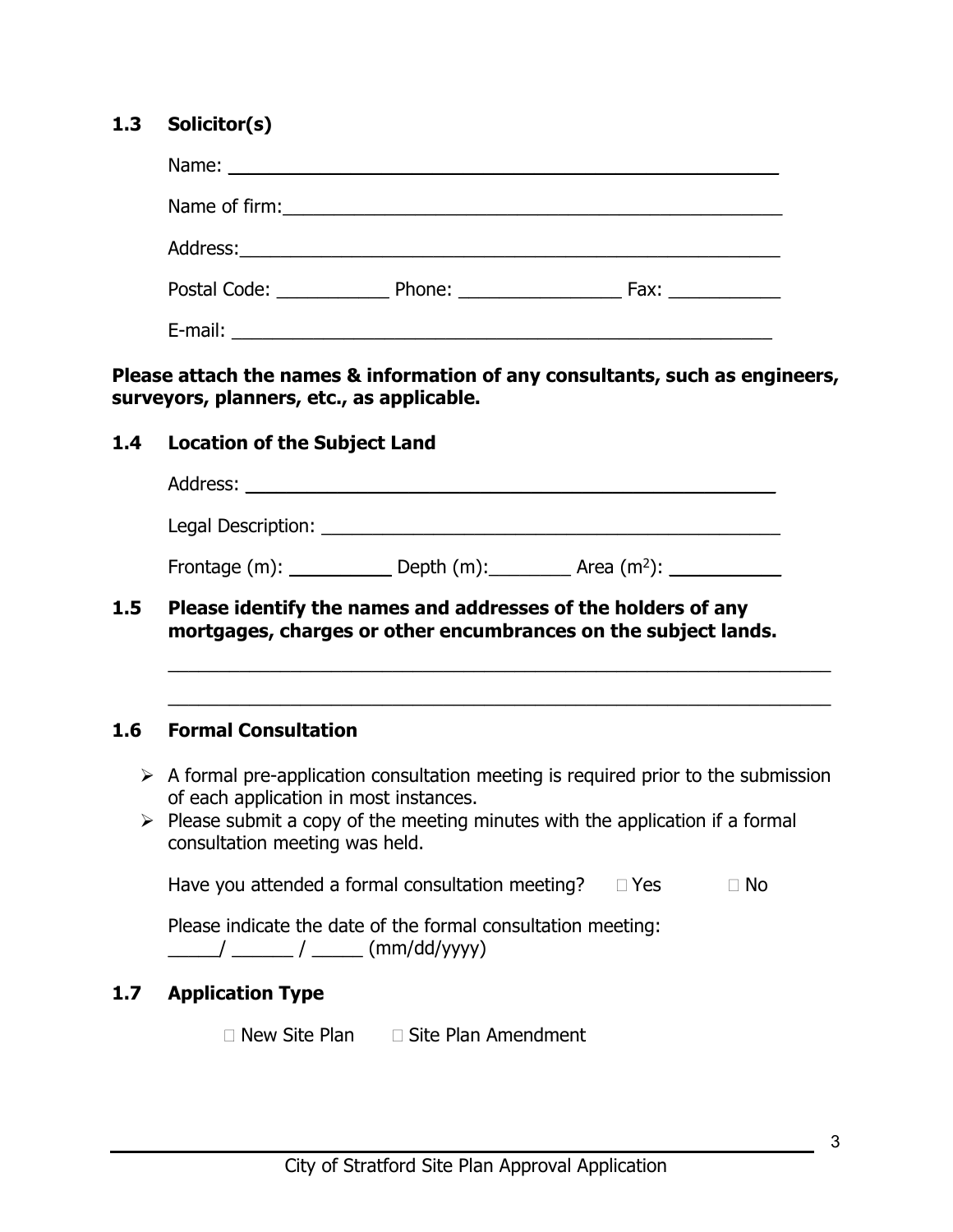#### **1.8 Have there been any previous Site Plan or Development Agreements registered against these lands?**

 $\Box$  Yes  $\Box$  No

\_\_\_\_\_\_\_\_\_\_\_\_\_\_\_\_\_\_\_\_\_\_\_\_\_\_\_\_\_\_\_\_\_\_\_\_\_\_\_\_\_\_\_\_\_\_\_\_\_\_\_\_\_\_\_\_\_\_\_\_\_\_\_\_\_

\_\_\_\_\_\_\_\_\_\_\_\_\_\_\_\_\_\_\_\_\_\_\_\_\_\_\_\_\_\_\_\_\_\_\_\_\_\_\_\_\_\_\_\_\_\_\_\_\_\_\_\_\_\_\_\_\_\_\_\_\_\_\_\_\_

Please identify year, file number, particulars:

#### **1.9 Are there any easements, rights-of-way, municipal drains or restrictive covenants affecting the subject lands?**

 $\Box$  Yes  $\Box$  No

If yes, describe the purpose/effect and identify the name and address of the persons who benefit from the easement, right-of-way or covenant and the name of the municipal drain.

\_\_\_\_\_\_\_\_\_\_\_\_\_\_\_\_\_\_\_\_\_\_\_\_\_\_\_\_\_\_\_\_\_\_\_\_\_\_\_\_\_\_\_\_\_\_\_\_\_\_\_\_\_\_\_\_\_\_\_\_\_\_\_\_\_

\_\_\_\_\_\_\_\_\_\_\_\_\_\_\_\_\_\_\_\_\_\_\_\_\_\_\_\_\_\_\_\_\_\_\_\_\_\_\_\_\_\_\_\_\_\_\_\_\_\_\_\_\_\_\_\_\_\_\_\_\_\_\_\_\_

\_\_\_\_\_\_\_\_\_\_\_\_\_\_\_\_\_\_\_\_\_\_\_\_\_\_\_\_\_\_\_\_\_\_\_\_\_\_\_\_\_\_\_\_\_\_\_\_\_\_\_\_\_\_\_\_\_\_\_\_\_\_\_\_\_

\_\_\_\_\_\_\_\_\_\_\_\_\_\_\_\_\_\_\_\_\_\_\_\_\_\_\_\_\_\_\_\_\_\_\_\_\_\_\_\_\_\_\_\_\_\_\_\_\_\_\_\_\_\_\_\_\_\_\_\_\_\_\_\_\_

## **Part Two: Proposed Development**

#### **2.1 Nature of proposed development/use:**

 $\Box$  Commercial  $\Box$  Industrial  $\Box$  Residential  $\Box$  Mixed Use  $\Box$  Institutional  $\Box$  Other

Please describe the specific intended use of the lands and building(s) including all accessory uses:

\_\_\_\_\_\_\_\_\_\_\_\_\_\_\_\_\_\_\_\_\_\_\_\_\_\_\_\_\_\_\_\_\_\_\_\_\_\_\_\_\_\_\_\_\_\_\_\_\_\_\_\_\_\_\_\_\_\_\_\_\_\_\_\_\_

\_\_\_\_\_\_\_\_\_\_\_\_\_\_\_\_\_\_\_\_\_\_\_\_\_\_\_\_\_\_\_\_\_\_\_\_\_\_\_\_\_\_\_\_\_\_\_\_\_\_\_\_\_\_\_\_\_\_\_\_\_\_\_\_\_

\_\_\_\_\_\_\_\_\_\_\_\_\_\_\_\_\_\_\_\_\_\_\_\_\_\_\_\_\_\_\_\_\_\_\_\_\_\_\_\_\_\_\_\_\_\_\_\_\_\_\_\_\_\_\_\_\_\_\_\_\_\_\_\_\_

\_\_\_\_\_\_\_\_\_\_\_\_\_\_\_\_\_\_\_\_\_\_\_\_\_\_\_\_\_\_\_\_\_\_\_\_\_\_\_\_\_\_\_\_\_\_\_\_\_\_\_\_\_\_\_\_\_\_\_\_\_\_\_\_\_

**2.2 Are you intending to submit a Plan of Condominium application?** 

 $\Box$  Yes  $\Box$  No  $\Box$  Unknown

If yes, what type of Plan of Condominium?\_\_\_\_\_\_\_\_\_\_\_\_\_\_\_\_\_\_\_\_\_\_\_\_\_\_\_\_\_\_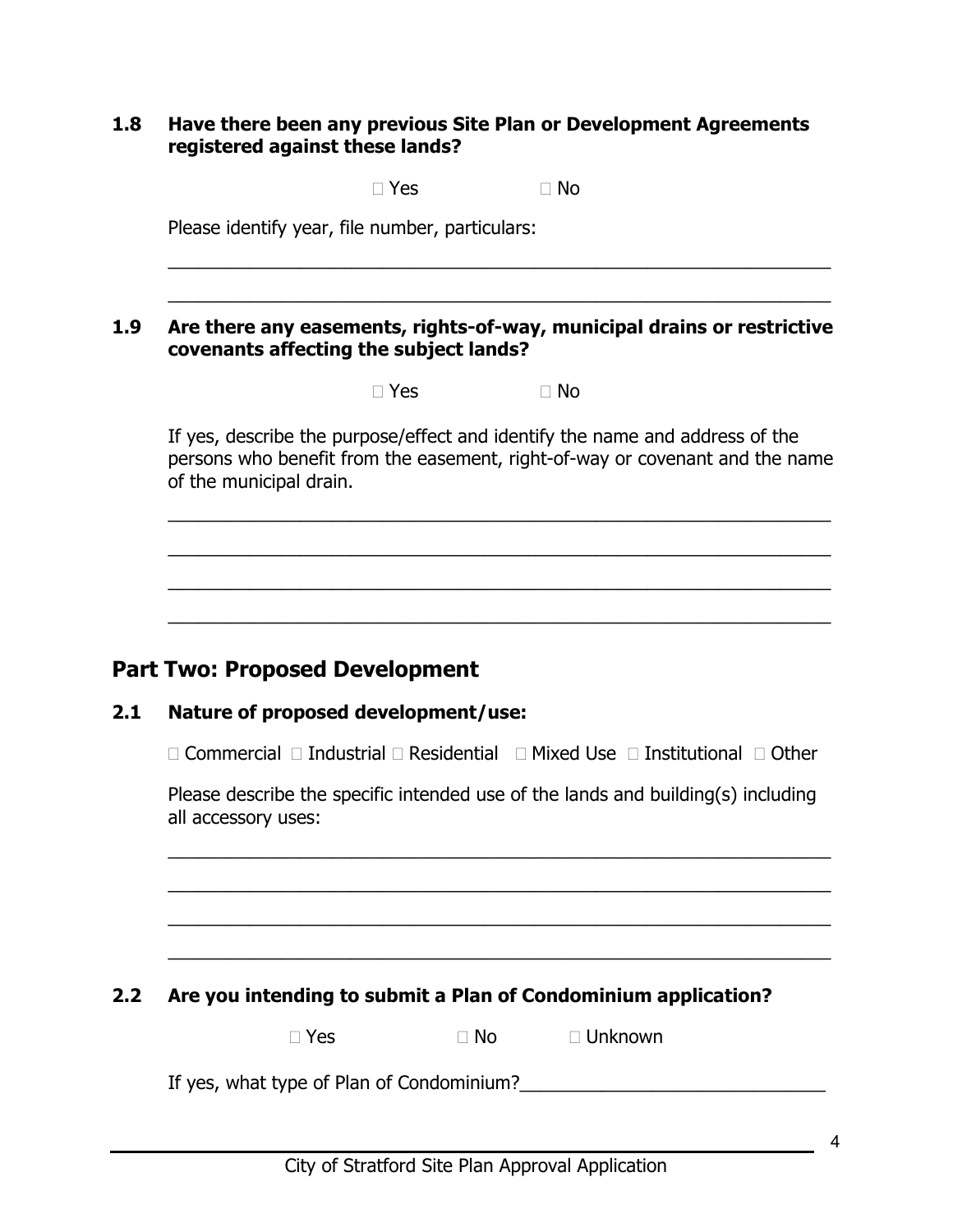## **2.3 Current zoning of the land:**

|         |                                                                                                                                                                                                                                | Is the proposed use(s) permitted by the Zoning By-law?                           |  |
|---------|--------------------------------------------------------------------------------------------------------------------------------------------------------------------------------------------------------------------------------|----------------------------------------------------------------------------------|--|
|         | $\Box$ Yes                                                                                                                                                                                                                     | $\Box$ No                                                                        |  |
|         |                                                                                                                                                                                                                                | Is the proposed site and building design in compliance with the Zoning           |  |
| By-law? | $\Box$ Yes                                                                                                                                                                                                                     | $\Box$ No                                                                        |  |
|         | rezoning or minor variance?                                                                                                                                                                                                    | If no to either of the above, has an application been submitted for a            |  |
|         | $\Box$ Yes                                                                                                                                                                                                                     | $\Box$ No                                                                        |  |
|         | File Number: The Number of the Second Second Second Second Second Second Second Second Second Second Second Second Second Second Second Second Second Second Second Second Second Second Second Second Second Second Second Se |                                                                                  |  |
|         |                                                                                                                                                                                                                                | Details on the proposed site specific provisions required to allow the proposal: |  |

\_\_\_\_\_\_\_\_\_\_\_\_\_\_\_\_\_\_\_\_\_\_\_\_\_\_\_\_\_\_\_\_\_\_\_\_\_\_\_\_\_\_\_\_\_\_\_\_\_\_\_\_\_\_\_\_\_\_\_\_\_\_\_\_

## **2.5 Site Development Data Chart**

 $\triangleright$  Please include a completed Site Development Data Chart on the Site Plan and note if minor or maximum.

| <b>Detail</b>                   | <b>Proposed</b> | <b>Existing</b> | <b>Total</b>   | Req'd by<br><b>ZBL</b> |
|---------------------------------|-----------------|-----------------|----------------|------------------------|
| Lot Area                        | m <sup>2</sup>  | m <sup>2</sup>  | m <sup>2</sup> | m <sup>2</sup>         |
| Lot Frontage                    | m               | m               | m              | m                      |
| Front Yard Depth                | m               | m               | m              | m                      |
| Lot Depth                       | m               | m               | m              | m                      |
| <b>Interior Side Yard Width</b> | m               | m               | m              | m                      |
| <b>Exterior Side Yard Width</b> | m               | m               | m              | m                      |
| Rear Yard Depth                 | m               | m               | m              | m                      |
| Lot Coverage                    | $\frac{0}{0}$   | $\%$            | $\frac{0}{0}$  | $\%$                   |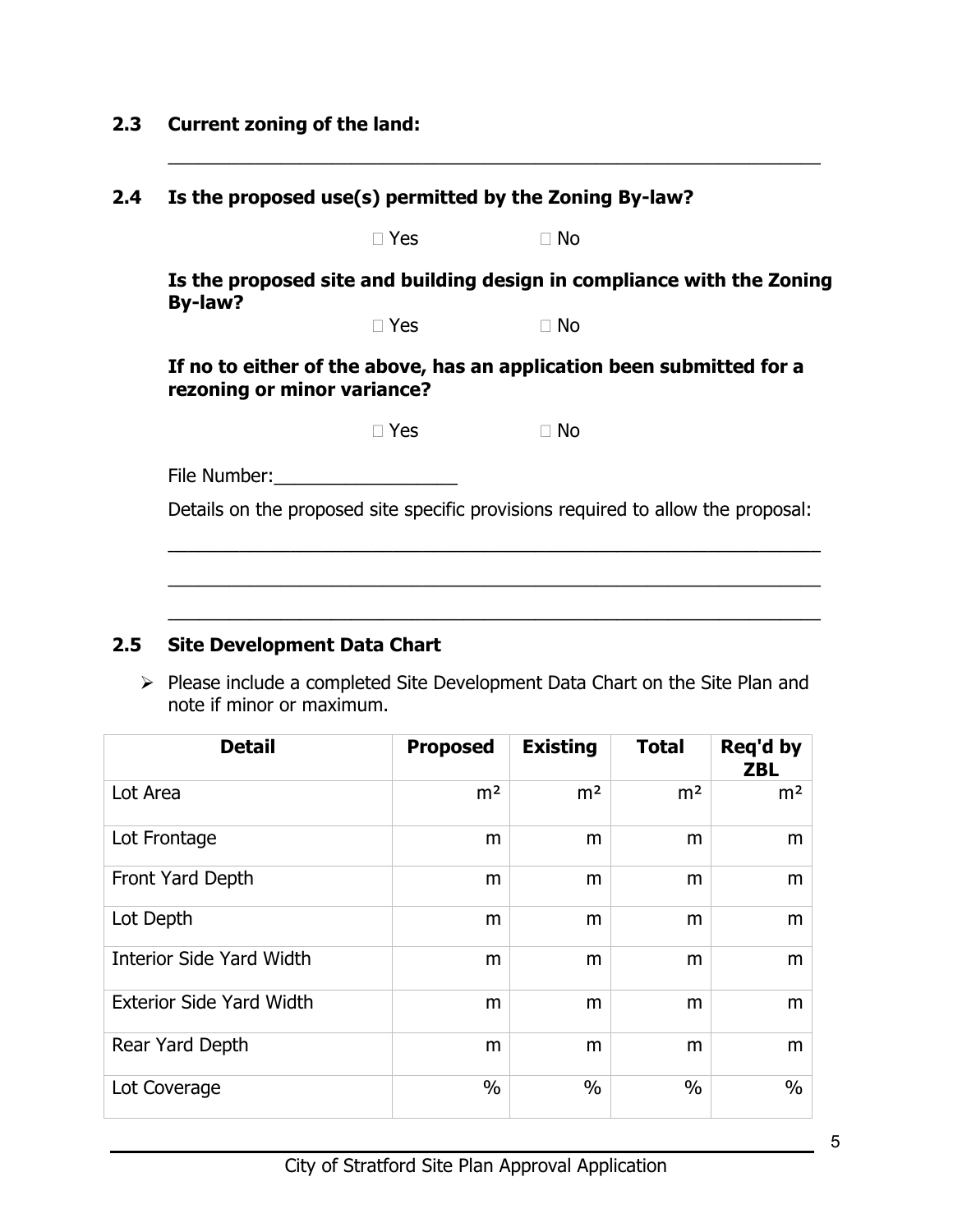| <b>Detail</b>                               | <b>Proposed</b> | <b>Existing</b> | <b>Total</b>                    | Reg'd by<br><b>ZBL</b>          |
|---------------------------------------------|-----------------|-----------------|---------------------------------|---------------------------------|
| Landscaped Open Space                       | $\%$            | $\%$            | $\%$                            | $\%$                            |
| <b>Accessory Building Area</b>              | m <sup>2</sup>  | m <sup>2</sup>  | $\frac{0}{0}$<br>m <sup>2</sup> | $\frac{0}{0}$<br>m <sup>2</sup> |
| <b>Building Area (Ground Floor</b><br>Area) | m <sup>2</sup>  | m <sup>2</sup>  | m <sup>2</sup>                  | m <sup>2</sup>                  |
| Gross Floor Area (Total All<br>Floors)      | m <sup>2</sup>  | m <sup>2</sup>  | m <sup>2</sup>                  | m <sup>2</sup>                  |
| Number of Parking Spaces                    |                 |                 |                                 |                                 |
| Number of Accessible Spaces                 |                 |                 |                                 |                                 |
| Number of Loading Bays                      |                 |                 |                                 |                                 |
| <b>Building Height</b>                      | m               | m               | m                               | m                               |
| <b>Accessory Building Height</b>            | m               | m               | m                               | m                               |
| Driveway Width at Property Line             | m               | m               | m                               | m                               |
| Open / Outdoor Storage                      | m <sup>2</sup>  | m <sup>2</sup>  | $\frac{0}{0}$<br>m <sup>2</sup> | $\frac{0}{0}$<br>m <sup>2</sup> |
| Number of Dwelling Units                    |                 |                 |                                 |                                 |
| Density (units per net hectare)             |                 |                 |                                 |                                 |

### **2.6 Are the subject lands currently vacant?**

| $\Box$ Yes | $\Box$ No |
|------------|-----------|
|------------|-----------|

**2.7 Does the proposed development include the demolition of existing buildings or parts thereof?**

| $\square$ Yes | $\square$ No |
|---------------|--------------|
|---------------|--------------|

| Describe briefly: |  |  |  |
|-------------------|--|--|--|
|                   |  |  |  |

**2.8 Is the proposal an addition to an existing building?**

 $\Box$  Yes  $\Box$  No

Describe briefly: \_\_\_\_\_\_\_\_\_\_\_\_\_\_\_\_\_\_\_\_\_\_\_\_\_\_\_\_\_\_\_\_\_\_\_\_\_\_\_\_\_\_\_\_\_\_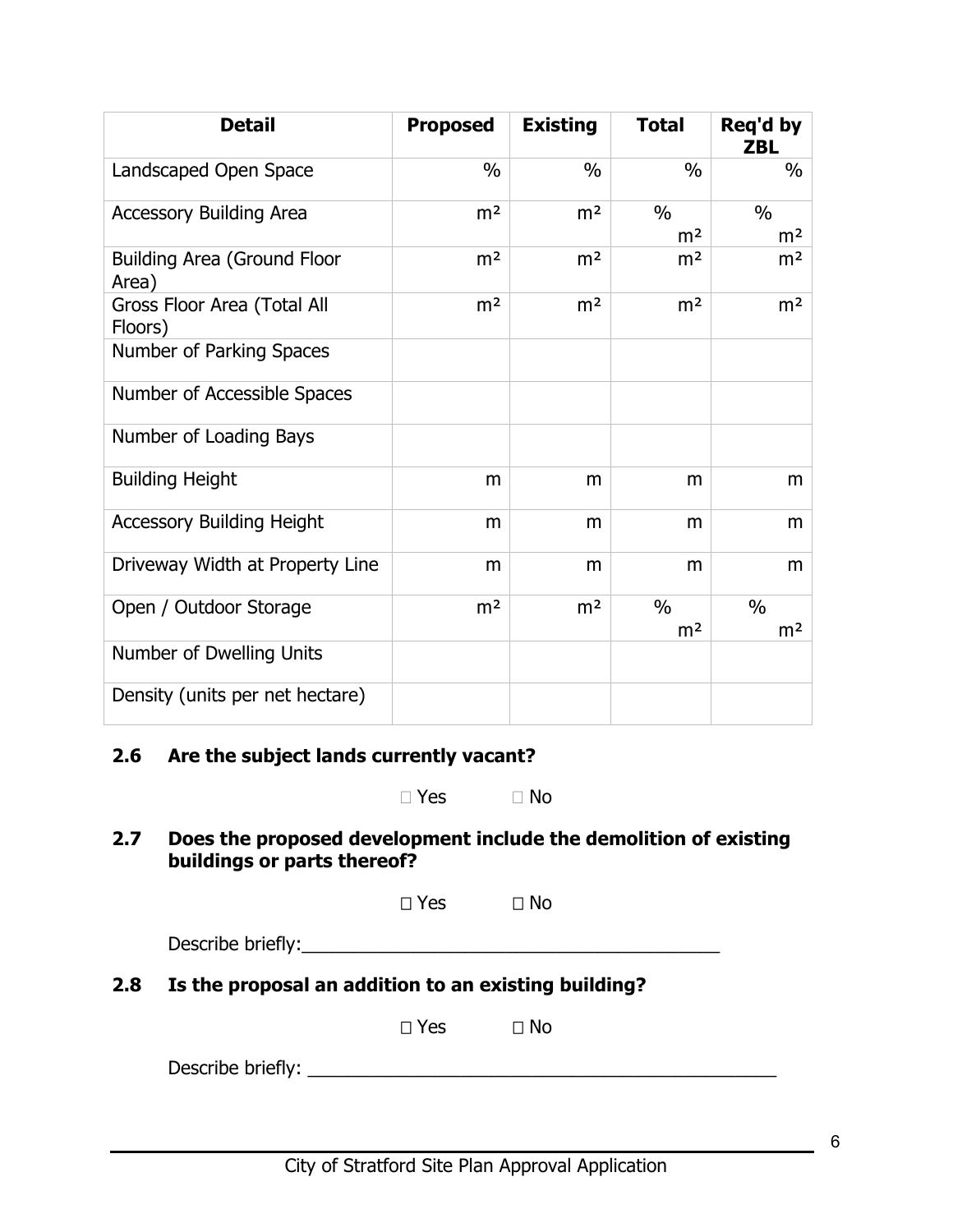**2.9 Are any of the existing buildings or lands designated as being architecturally and/or historically significant? (Part IV and/or Part V of the Ontario Heritage Act)**

|                   | $\Box$ Yes | $\Box$ No |  |
|-------------------|------------|-----------|--|
| Describe briefly: |            |           |  |

## **Part 3: Previous Uses**

**3.1 Has there been an industrial or commercial use on the subject land or adjacent lands?**

If yes, specify the use and the last year of that use:

**3.2 Has the grading of the subject land been changed by adding earth or other material?**

\_\_\_\_\_\_\_\_\_\_\_\_\_\_\_\_\_\_\_\_\_\_\_\_\_\_\_\_\_\_\_\_\_\_\_\_\_\_\_\_\_\_\_\_\_\_\_\_\_\_\_\_\_\_\_\_\_

 $\Box$  Yes  $\Box$  No  $\Box$  Unknown

**3.3 Has a gas station been located on the subject land or land adjacent to the subject land at any time?**

□ Yes □ No □ Unknown

**3.4 Has there been petroleum or other fuel stored on the subject land or land adjacent to the subject land?**

 $\Box$  Yes  $\Box$  No  $\Box$  Unknown

**3.5 Is there reason to believe that the subject land may have been contaminated by former uses on the site or adjacent sites?**

 $\Box$  Yes  $\Box$  No  $\Box$  Unknown

**3.6 Has the land ever been subject of an environmental order such as control, stop, preventative, clean-up or prohibition order?**

| If yes, explain: | $\Box$ Yes | $\Box$ No |  |
|------------------|------------|-----------|--|
|                  |            |           |  |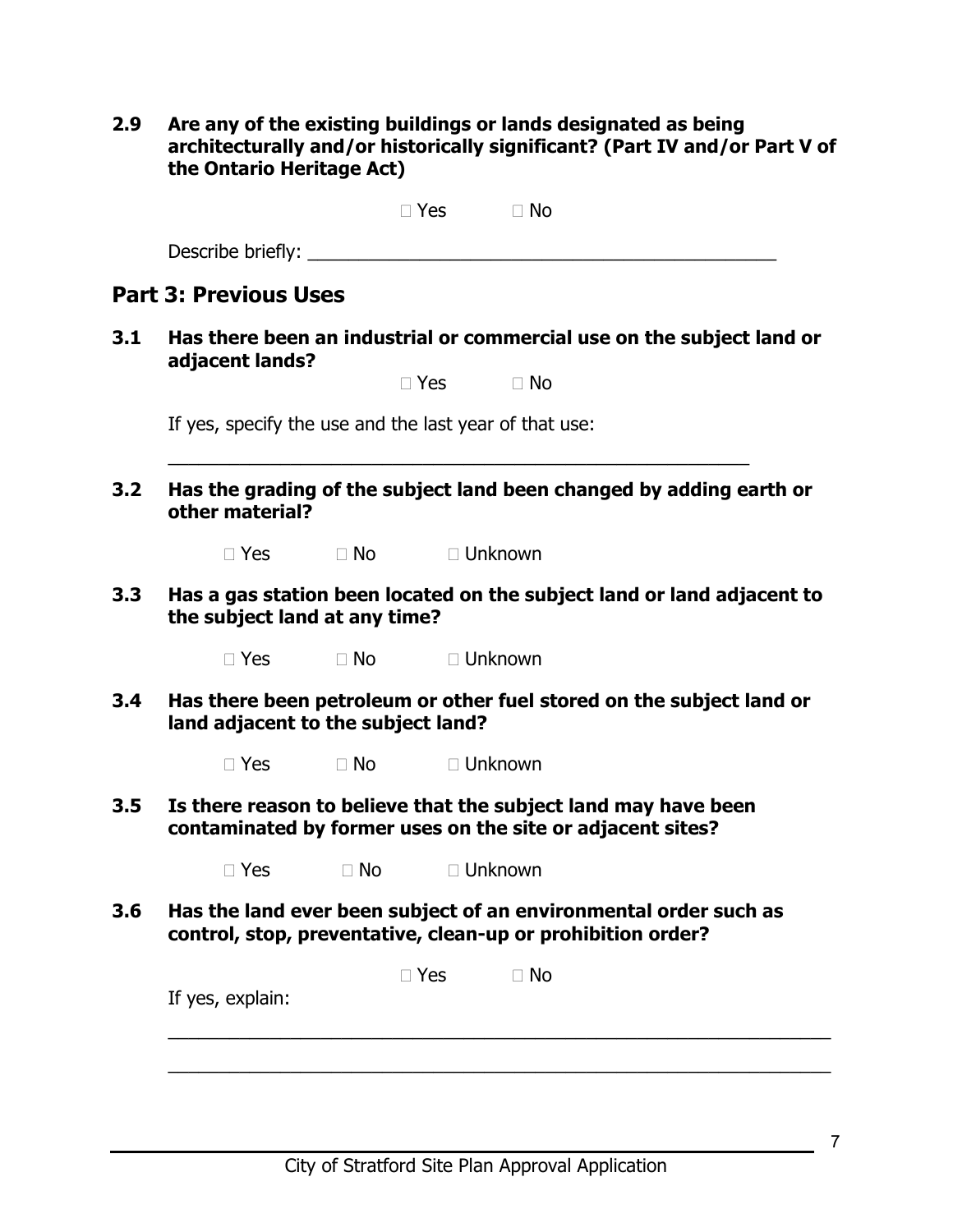### **3.7 What information did you use to determine the answers to the above questions?**

\_\_\_\_\_\_\_\_\_\_\_\_\_\_\_\_\_\_\_\_\_\_\_\_\_\_\_\_\_\_\_\_\_\_\_\_\_\_\_\_\_\_\_\_\_\_\_\_\_\_\_\_\_\_\_\_\_\_\_\_\_\_\_\_\_

\_\_\_\_\_\_\_\_\_\_\_\_\_\_\_\_\_\_\_\_\_\_\_\_\_\_\_\_\_\_\_\_\_\_\_\_\_\_\_\_\_\_\_\_\_\_\_\_\_\_\_\_\_\_\_\_\_\_\_\_\_\_\_\_\_

- $\triangleright$  Attach supplementary reports where applicable.
- $\triangleright$  A Record of Site Condition (RSC) may be required prior to site plan approval.
- $\triangleright$  Additional information may be required.

## **Part Four: Drawing Requirements**

All plans and drawings submitted in accordance with a site plan agreement application shall be prepared by a registered professional architect or professional engineer and, where appropriate, an Ontario Land Surveyor.

## **4.1 Site Plan Requirements**

The site plan drawings shall include a symbol key with legend and the following information and requirements (clearly show what is existing and what is proposed):

- a) north arrow;
- b) standard scale in metric;
- c) site development data chart from Section 2.5;
- d) the dimensions of the site as taken from a survey or legal description of the property;
- e) street name(s) and width of the street;
- f) use of abutting lands and zone;
- g) widths and locations of driveways, access aisles and fire routes;
- h) location, setback and dimension of parking and loading areas;
- i) the location, setbacks and use of all existing and proposed buildings and structures on the site;
- j) finished floor elevations of buildings;
- k) location of closest fire hydrant(s) (state whether existing or proposed);
- l) designated fire routes with the notation "fire route to be posted and designated under municipal by-law" and detail of signage;
- m) dimensions of buildings;
- n) distance between buildings;
- o) the entire road allowances (including medians and turning lanes), access driveways (on the subject lands and on any adjacent lands), pavement markings (turning lanes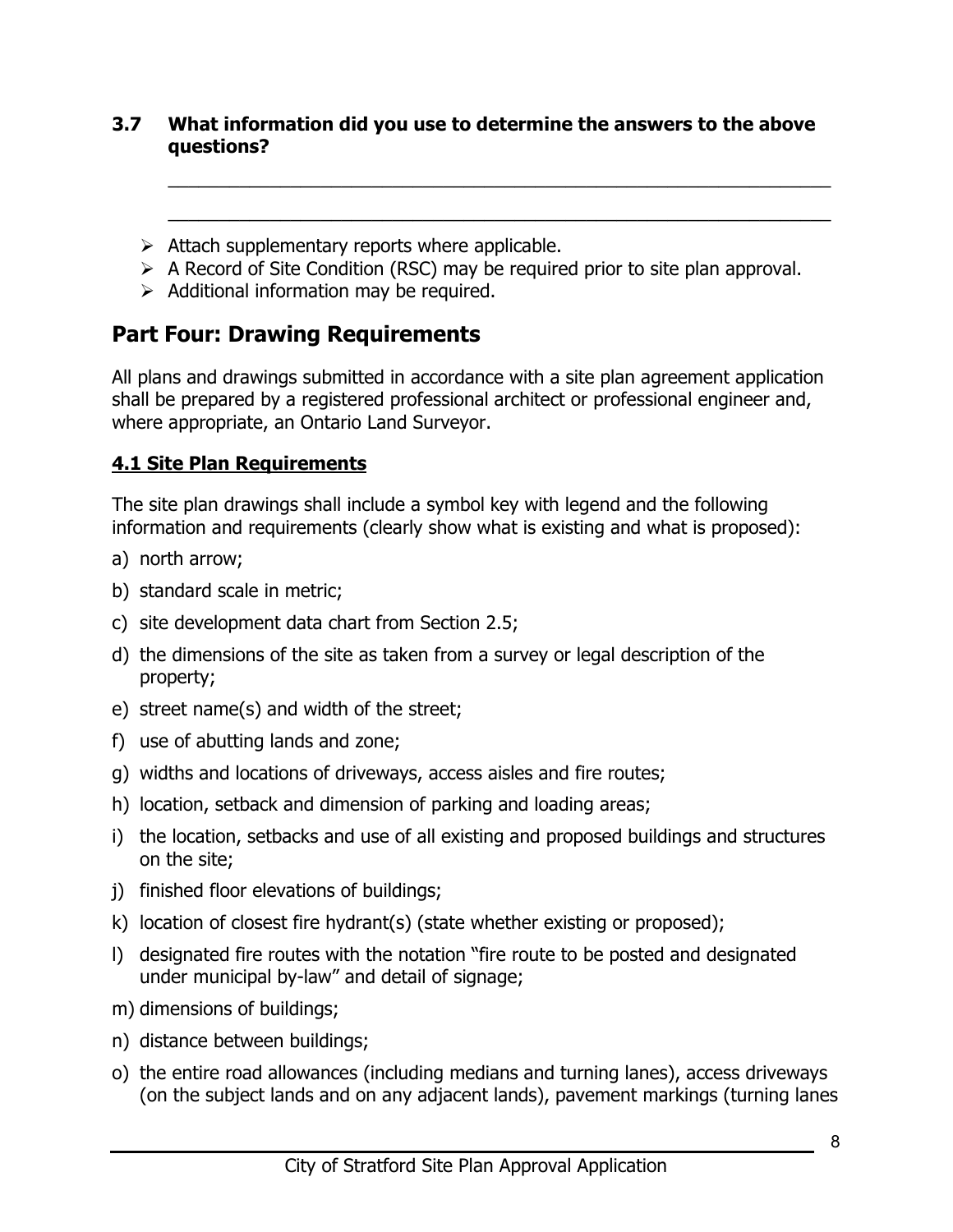etc.), parking area layout, ramps (all showing minimum dimensions or typical dimensions, locations and surface material);

- p) calculation used to determine parking requirements;
- q) location of any sidewalks, walkways, stairs and building entrances, including barrier free access to building;
- r) accessible paths of travel and accessible parking space signage detail;
- s) amenity areas and location and type of proposed bike rack;
- t) location, height, type and detail of all proposed fencing and curbing;
- u) location of all existing and proposed poles, transformers and the location of all site lighting;
- v) location and type of all existing and proposed easements, right-of-ways and required land dedications, and municipal drains and the municipal drain maintenance area;
- w) location and type of enclosure to be used for storage of garbage and other waste material;
- x) snow storage location(s);
- y) state whether building is to be sprinklered or not sprinklered, whether the building has a standpipe and hose system or does not have a standpipe and hose system and show location of fire department connections (sprinkler/siamese).

## **4.2 Grading/Servicing Plan Requirements**

The grading / servicing drawings shall include the following information, symbol key and legend (clearly show what is existing and what is proposed):

- a) existing and proposed grade elevations (referenced to benchmark elevation);
- b) residential developments to include top of footing, underside of footing and top of foundation elevations;
- c) existing services (storm, water, sanitary);
- d) location, size and depth of cover of storm, water and sanitary services;
- e) % slope of storm and sanitary services;
- f) statement if existing services are to be used or if services are proposed;
- g) direction of surface drainage flow through use of drainage arrows;
- h) location of rainwater leader discharge to surface;
- i) proposed and existing structures and buildings;
- j) if catchbasins are to be used, show proposed storm sewer hookups and storm laterals size and location, catch basin rim elevation;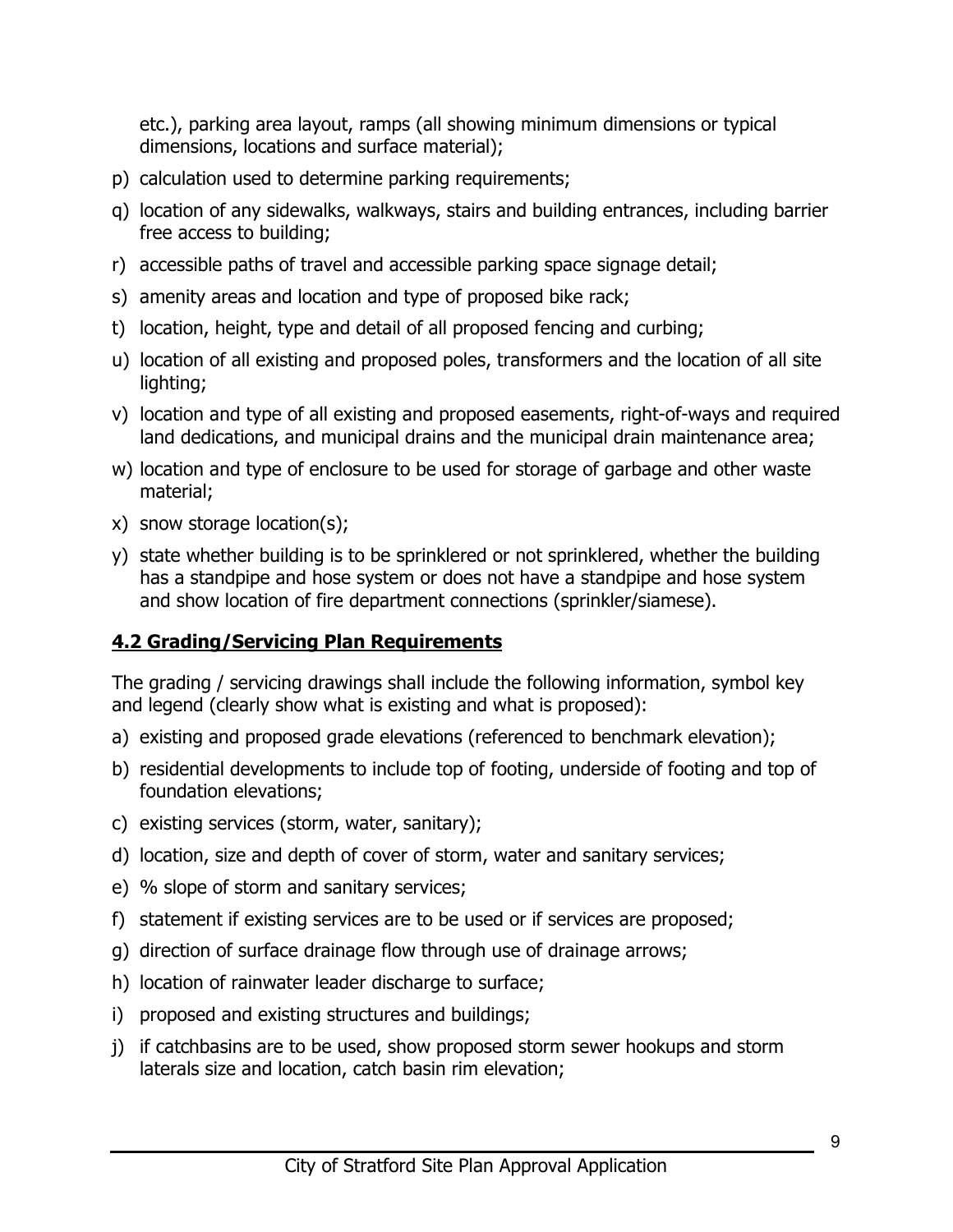- k) if storm water management design is required, state maximum detention time of pond, maximum flow and maximum storage volume for a 5, 100 and 250 year return period storm;
- l) existing and proposed driveway entrances and curbs;
- m) location of proposed bicycle rack;
- n) type of surfacing (i.e. sod, gravel, asphalt, etc.);
- o) relative street grade elevations fronting site, property lines;
- p) swales and drainage ditches (indicate slope and side slopes and, where required, cross-sections). NOTE: Drainage must remain internal to the site unless approved by the City of Stratford Infrastructure and Development Services Department;
- q) elevations of individual internal driveways where a depressed driveway may exist;
- r) maintenance holes with existing and proposed intervals;
- s) location of closest fire hydrant(s), hydro poles, transformers and site lighting (existing and proposed);
- t) location of existing and proposed siamese or standpipe connection;
- u) location of proposed hydro connection to the existing hydro plan. Said connection shall be noted as underground or above ground;
- v) invert of storm, sewer and water laterals at point of connection;
- w) location and type of all existing and proposed easements, right-of-ways and required land dedications, and municipal drains and the municipal drain maintenance area;
- x) breakdown of water and sanitary services sizing determination as per the OBC;
- y) proposed erosion and sediment control measures and notes;
- z) construction notes for all works to be done, including restoration.

## **4.3 Building Elevation Requirements**

Applicants are required to provide drawings showing plan, elevation and cross-section views for each building to be erected, including the following information:

- a) the massing and conceptual design of the proposed building and building materials;
- b) the relationship of the proposed building to adjacent buildings streets, and exterior areas to which members of the public have access;
- c) the provision of interior walkways, stairs, elevators and escalators to which members of the public have access from streets, open spaces and interior walkways in adjacent buildings;
- d) the height of all buildings, structures and free-standing signs proposed on the said lands in metres.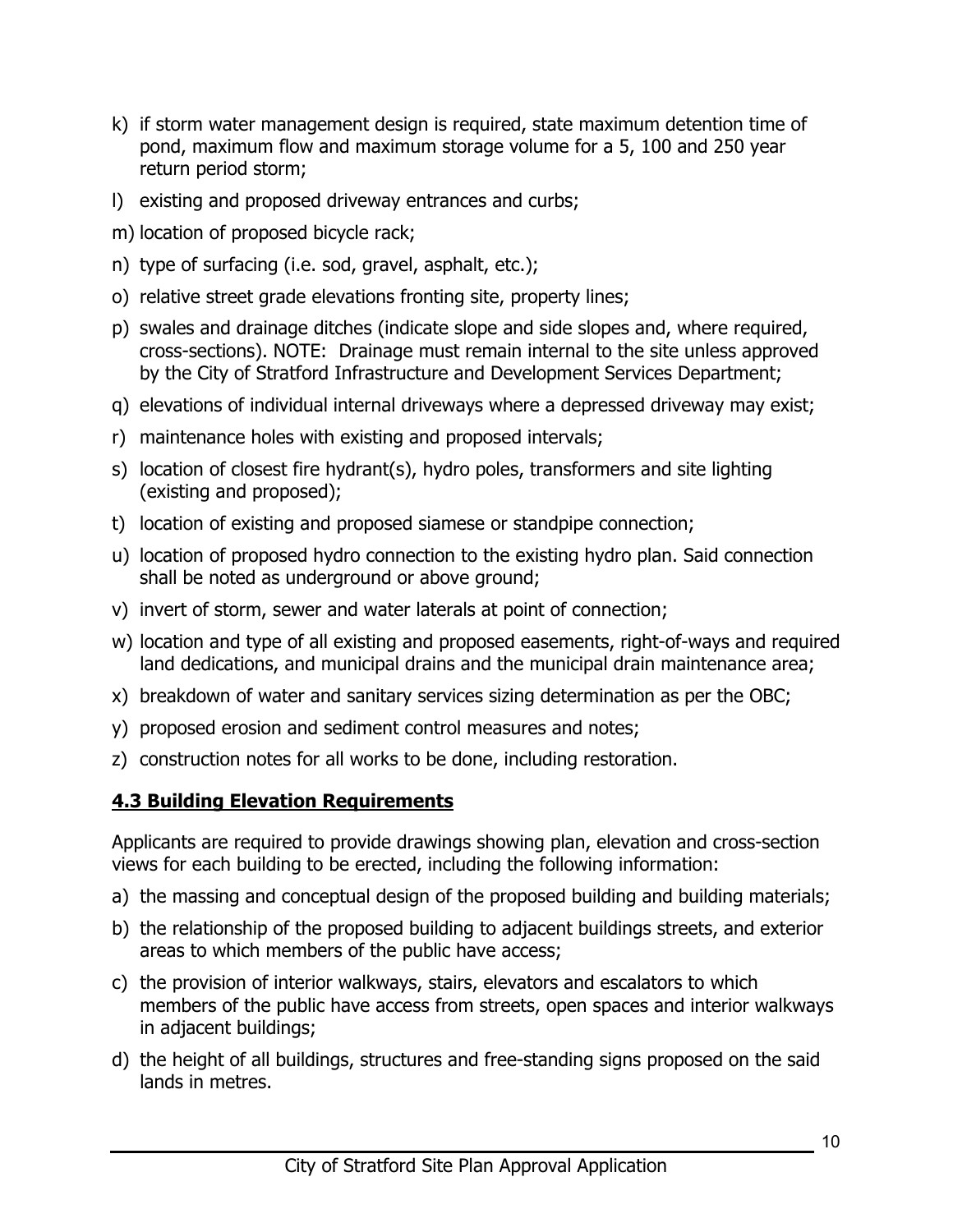## **4.4 Landscape Plan Requirements**

Landscape drawings shall show a legend with key symbol and the following information:

- a) existing and proposed buildings;
- b) location of existing plant material to remain;
- c) location of vegetation to be removed;
- d) location of all proposed plant material, planting beds, and seeded or sodded areas;
- e) plant list showing key, numbers of plants, botanical and common names and plant size at installation date, and maturity height in metres;
- f) location and surface treatment of pathways, play areas, special activity areas, open space areas, building entrances and doorways;
- g) location of outdoor lighting;
- h) location and treatment of garbage collection areas;
- i) existing and proposed curbing, sidewalks and hard surface areas;
- j) location, height and type of proposed and existing fencing;
- k) denote the sight triangle and daylight triangle where applicable;
- l) denote any parking spaces and any signage.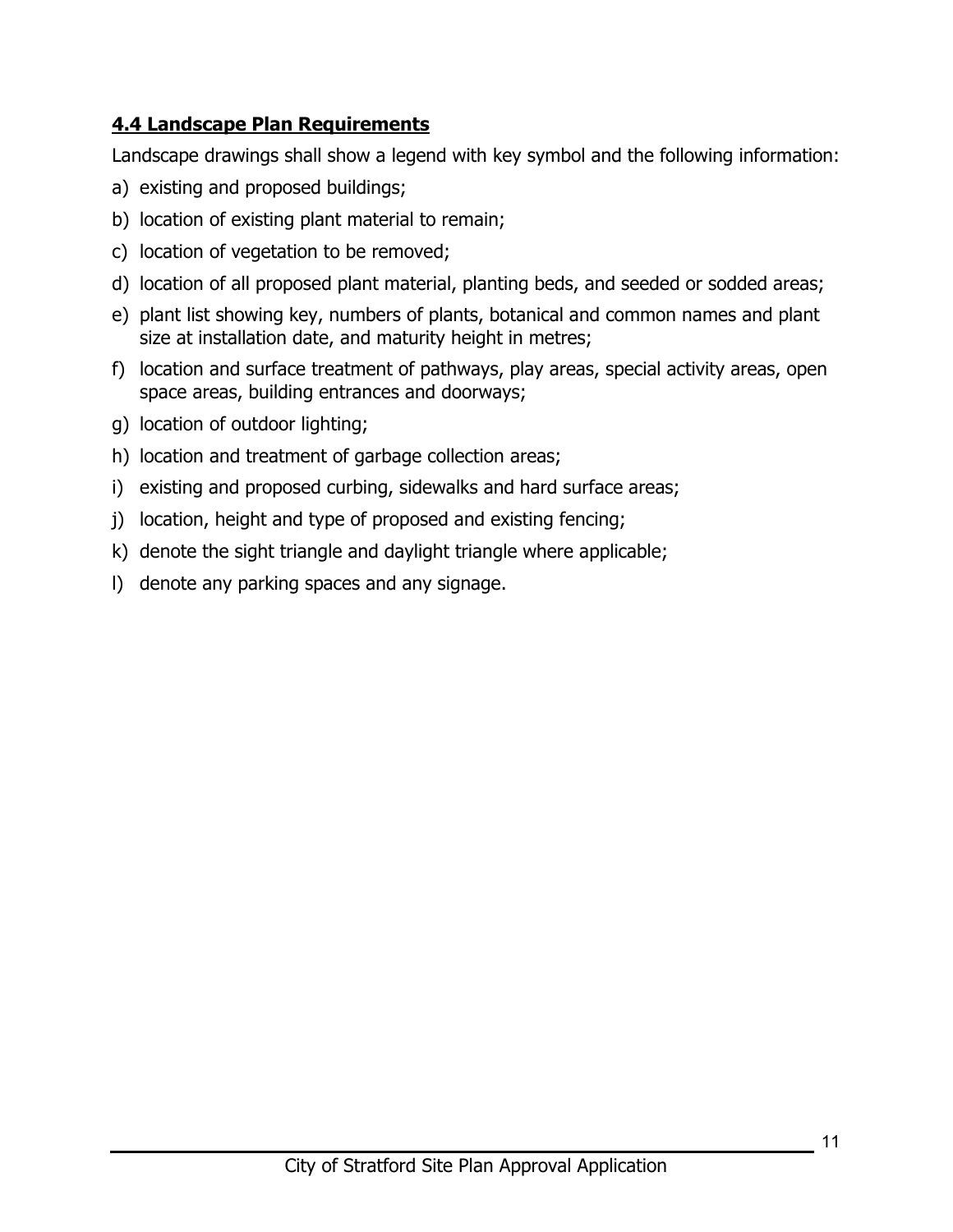# **Part Five: Subsequent Submissions**

Where subsequent submissions are required please provide a letter outlining how the subsequent submission addresses staff comments and include six (6) oversized copies (letter size folded) and legal size of each plan.

# **Part Six: Required Studies**

The scale of the development may require that various studies be submitted with the application to allow for the evaluation of the proposed development. The required studies will be identified through consultation. These studies may include but are not limited to:

- Archaeological Assessment
- Environmental Impact Study
- Heritage Impact Assessment
- Light Impact Study
- Noise and Vibration Studies
- Planning Justification Report
- Record of Site Condition
- Servicing Studies
- Traffic Impact Study
- Tree Inventory Analysis

# **Part Seven: Other Fees**

The owner will be required to provide securities for works on public and private property. The owner must submit a cost estimate for works on private property that will be reviewed by staff and used to determine the required securities for works on private property that are to be submitted in the form of a certified cheque or letter of credit. Securities for the works on private property must be provided prior to site plan approval. Securities for works on public property must be provided prior to the commencement of works on public property.

In addition to the application fee where the City requires assistance from its solicitors or other technical or professional consultants in the processing of this application, including required land dedications, the applicant shall be responsible for reimbursing all legal and consulting fees incurred by the City, at the City's actual cost. Depending on the amount of such fees, which the City expects to incur on any given application, the City may also require the applicant to enter into an agreement with respect to the payment of such fees and may, where appropriate, require security to be posted.

The applicant is hereby notified that in the event the City of Stratford approves the application and the matter is appealed to the Local Planning Appeal Tribunal, the applicant may be required to enter into a financial agreement to bear all legal and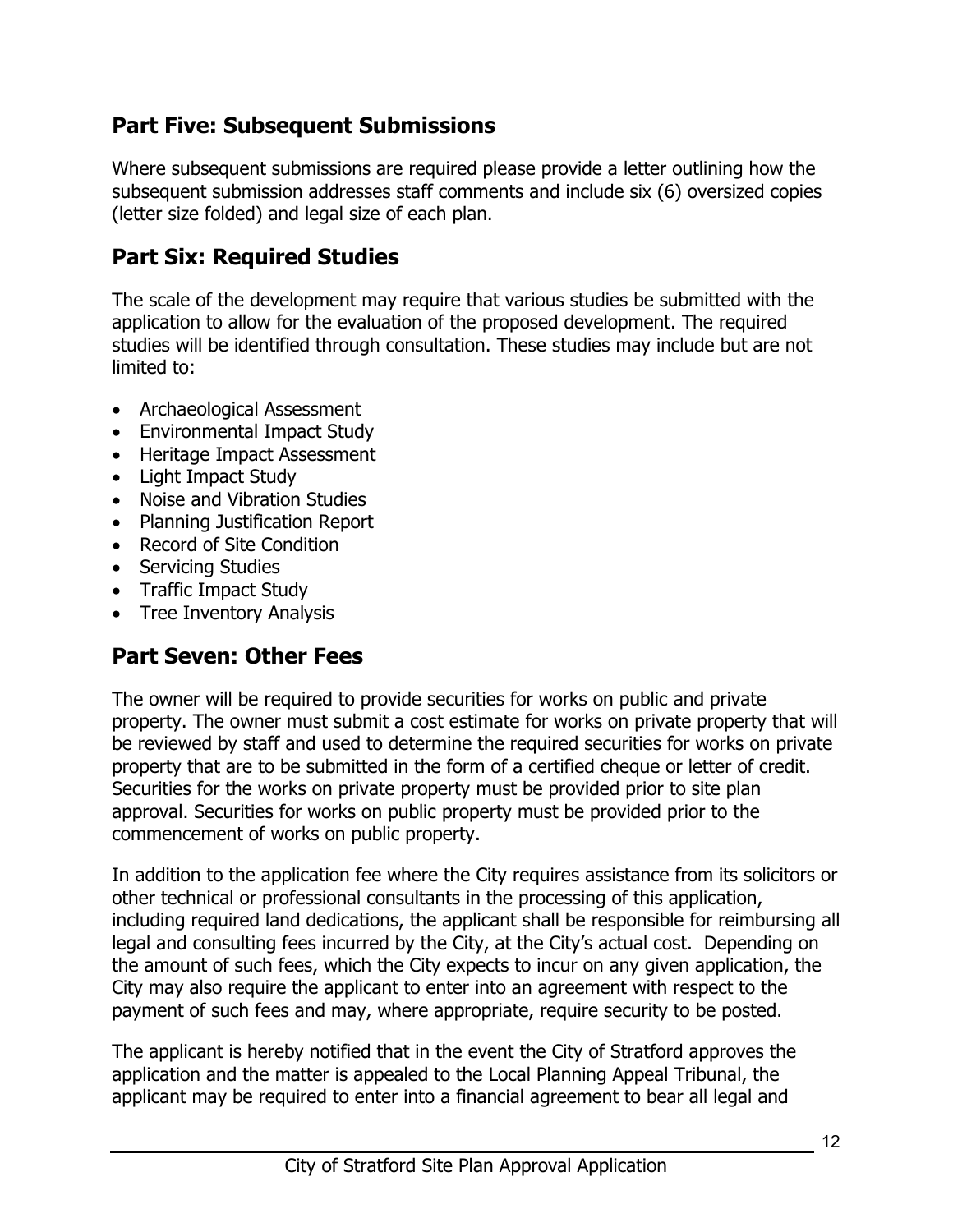consulting costs incurred by the City with regard to its preparation for and attendance at such hearings, including all prehearing conferences and all hearing related matters.

# **Part Eight: Affidavit or Sworn Declaration**

| <b>Declaration for the Prescribed Information</b> |                                                                                                                                                                                                                                    |                                                                                        |  |
|---------------------------------------------------|------------------------------------------------------------------------------------------------------------------------------------------------------------------------------------------------------------------------------------|----------------------------------------------------------------------------------------|--|
|                                                   |                                                                                                                                                                                                                                    |                                                                                        |  |
|                                                   |                                                                                                                                                                                                                                    |                                                                                        |  |
|                                                   | make oath and say (or solemnly declare) that the information contained in this<br>this application in respect of the above sections is true.                                                                                       | application is true and that the information contained in the documents that accompany |  |
| Sworn (or declared) before me:                    |                                                                                                                                                                                                                                    |                                                                                        |  |
|                                                   |                                                                                                                                                                                                                                    |                                                                                        |  |
|                                                   | <u>in the:</u> the contract of the contract of the contract of the contract of the contract of the contract of the contract of the contract of the contract of the contract of the contract of the contract of the contract of the |                                                                                        |  |
| <u>this ___________________________</u>           | day of the contract of the contract of the contract of the contract of the contract of the contract of the contract of the contract of the contract of the contract of the contract of the contract of the contract of the con     | 20                                                                                     |  |
| <b>Commissioner of Oaths</b>                      |                                                                                                                                                                                                                                    | Signature of Owner/Applicant                                                           |  |